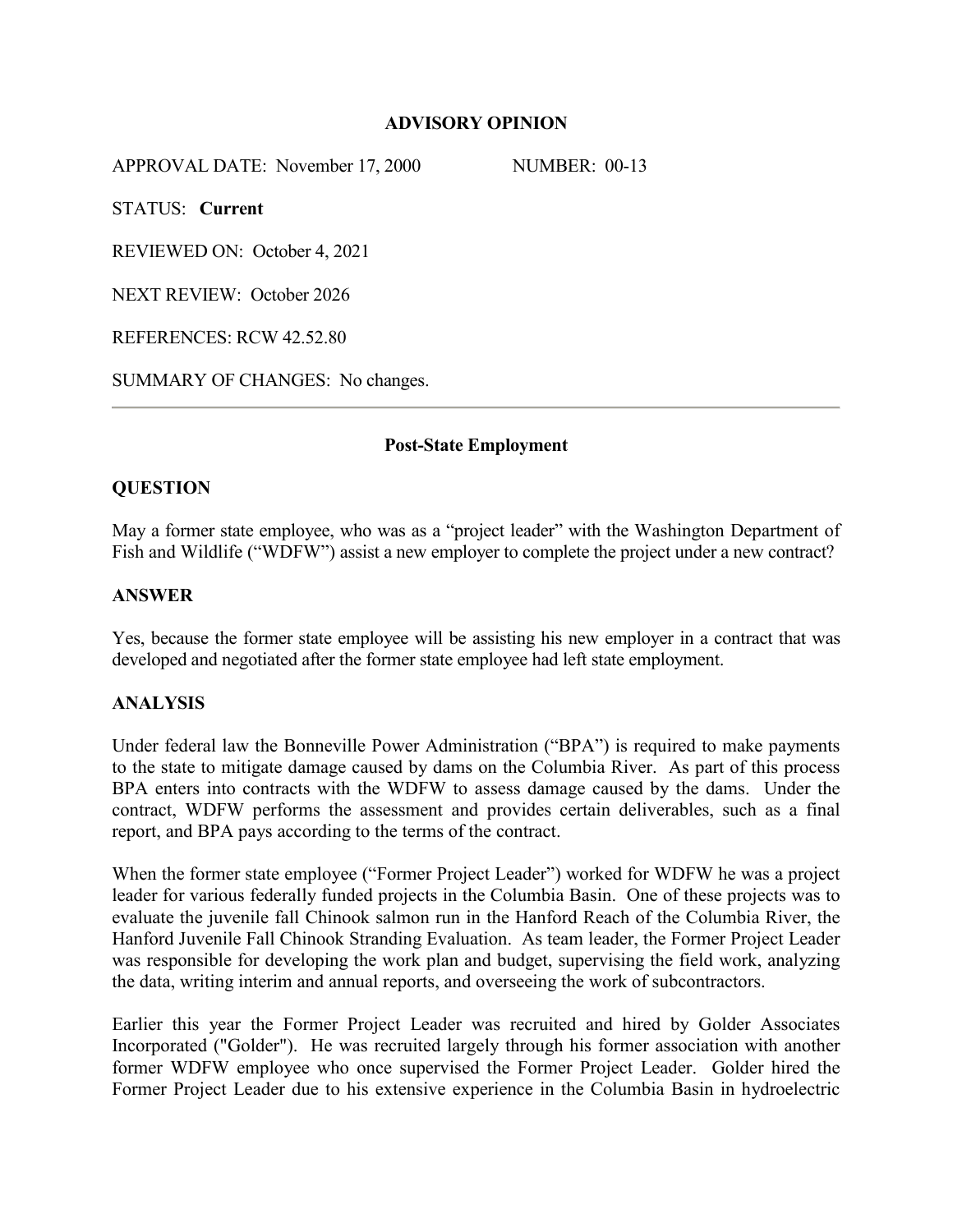mitigation studies, fisheries research, and general federal contract management. The Former Project Leader was not recruited and hired by Golder specifically to continue work on the Hanford Juvenile Fall Chinook Stranding Evaluation. At Golder, the Former Project Leader is responsible for Environmental Science Program development in the Columbia Basin.

Before Former Project Leader left state employment he was the only permanent staff assigned to the project and held specialized knowledge associated with the project. The question is whether Golder can enter into a contract with WDFW to have the Former Project Leader complete the work. Under the proposed contract, the Former Project Leader would perform specific tasks such as completing the final report. However, he would not have all the responsibilities of his former state job as project leader. WDFW asked Golder to make the Former Project Leader available for this contract because of his specific knowledge of the technical data analysis and overall project management.

The Ethics in Public Service Act prohibits, for the period of one year, former state employees from accepting employment with contractors in which, in the two years prior to leaving the state, they negotiated or administered contracts with that employer and will help that employer fulfill some provisions the contracts that they administered. RCW 42.52.080(1), provides that:

No former state officer or state employee may, within a period of one year from the date of termination of state employment, accept employment or receive compensation from an employer if:

(a) The officer or employee, during the two years immediately preceding termination of state employment, was engaged in the negotiation or administration on behalf of the state or agency of one or more contracts with that employer and was in a position to make discretionary decisions affecting the outcome of such negotiation or the nature of such administration; (emphasis added)

(b) Such a contract or contracts have a total value of more than ten thousand dollars; and

(c) The duties of the employment with the employer or the activities for which the compensation would be received include fulfilling or implementing, in whole or in part, the provisions of such a contract or contracts or include the supervision or control of actions taken to fulfill or implement, in whole or in part, the provisions of such a contract or contracts. This subsection shall not be construed to prohibit a state officer or state employee from accepting employment with a state employee organization.

In this case, the Former Project Leader was involved in the administration of the contract between WDFW and BPA. Therefore, under RCW 42.52.080(1), the Former Project Leader could not go to work for BPA to supervise and control the implementation of the contract between BPA and WDFW. The question before the Board, however, is whether the Former Project Leader may perform work under a different contract between WDFW and Golder.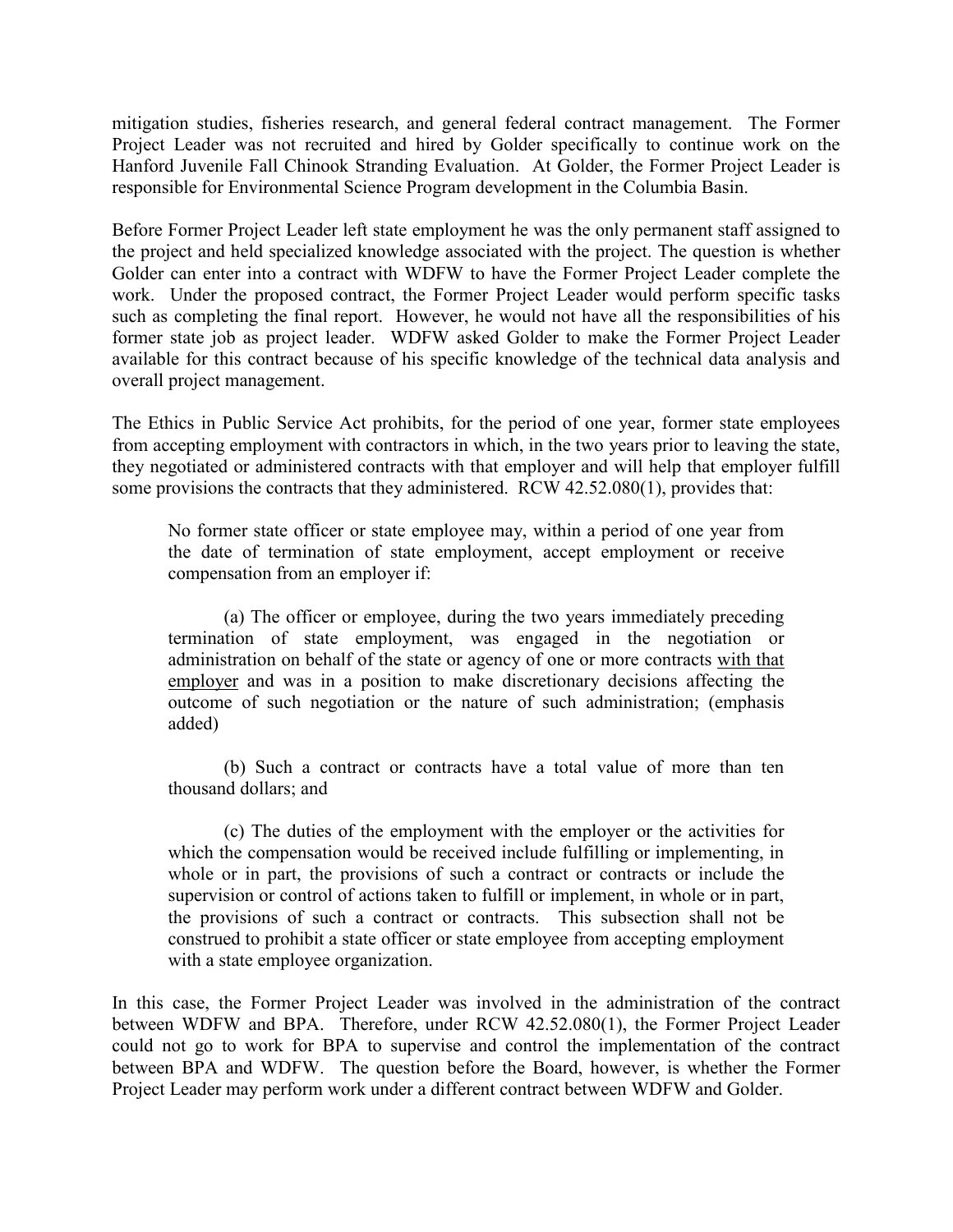While the Former Project Leader's duties under the new contract will involve work necessary to fulfill the old contract between BPA and WDFW, the Former Project Leader did not supervise or administer this second contract as a state employee. Therefore, RCW 42.52.080(1) does not prohibit his employment with Golder to complete the project.

The Ethics in Public Service Act also prohibits, for the period of two years, former state employees from having a beneficial interest in a contract or grant which was funded by a state action in which they participated. RCW 42.52.080(2) provides that:

No person who has served as a state officer or state employee may, within a period of two years following the termination of state employment, have a direct or indirect beneficial interest in a contract or grant that was expressly authorized or funded by specific legislative or executive action in which the former state officer or state employee participated.

In EEB Advisory Opinion 00-07, the Board advised that because a former state employee had not participated in an agency decision to use federal grant money to fund a specific contract, the former state employee may contract with a federal agency to fulfill the federally funded contract's provisions without violating RCW 42.52.080(2). The Board found that:

RCW 42.52.080(2) is intended to prevent former state officers or state employees from improperly acquiring a beneficial interest in a state contract or grant as a direct result of having participated in the decision to authorize or fund the contract or grant. In this case, the state employee did not participate in decisions relating to application of the federal grant, nor in the decision to use these grant monies to fund a contract for writing papers on treatment outcomes to be submitted to peerreviewed journals. Therefore, the Board concludes that the employee would not violate RCW 42.52.080(2) if he left state employment and contracted with DASA for this purpose.

Similarly, the Former Project Leader did not participate in WDFW's decision to authorize or fund the contract between WDFW and Golder. Therefore, his work for Golder would not violate RCW 42.52.080(2).

The Ethics in Public Service Act further prohibits a former state employee from assisting another in any transaction involving the state in which the former employee participated. RCW 42.52.080(5), provides that:

No former state officer or state employee may at any time subsequent to his or her state employment assist another person, whether or not for compensation, in any transaction involving the state in which the former state officer or state employee at any time participated during state employment. This subsection shall not be construed to prohibit any employee or officer of a state employee organization from rendering assistance to state officers or state employees in the course of employee organization business.